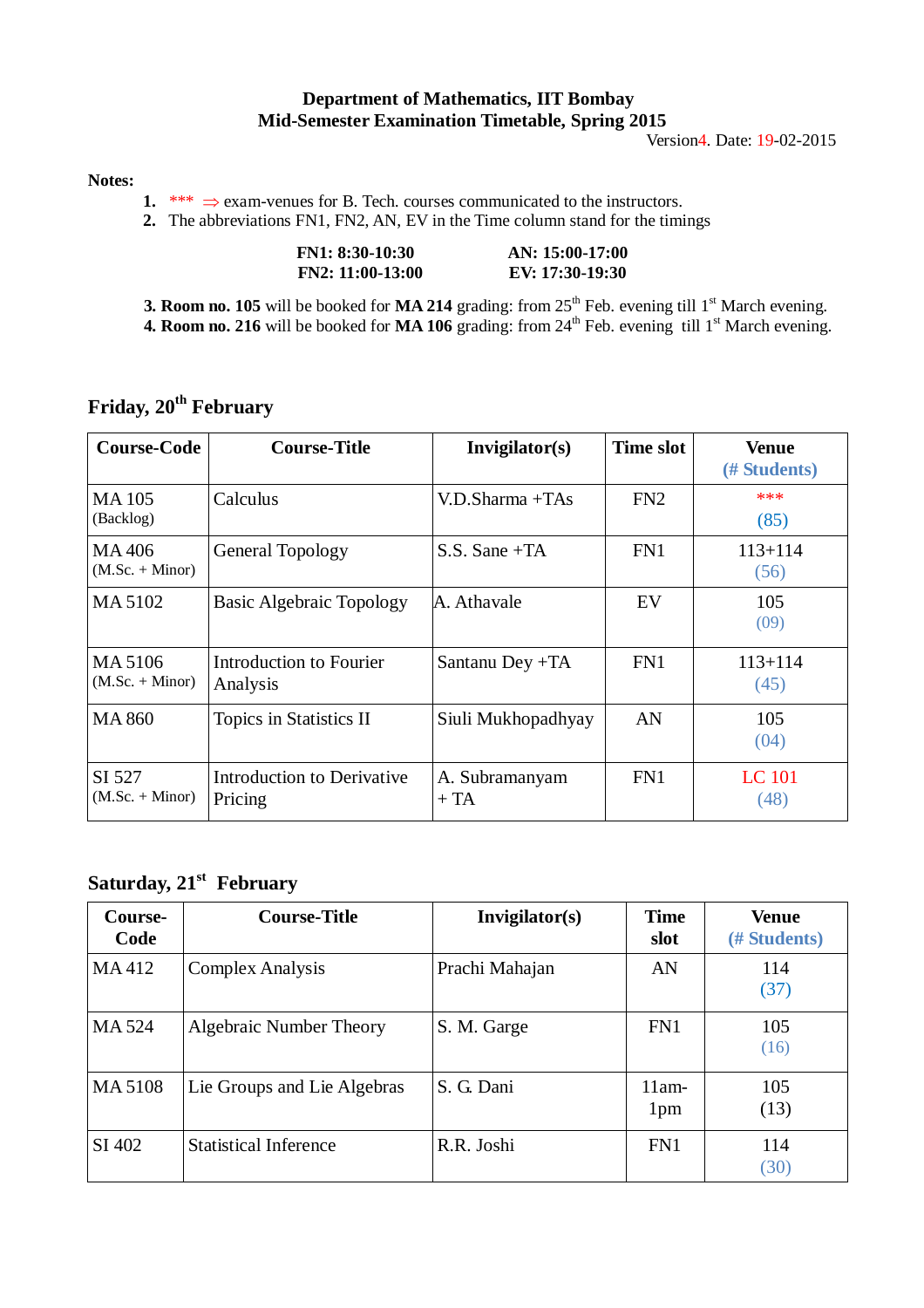#### **Sunday, 22rd February**

| MA 540            | Numerical Methods for PDEs   A.K. Pani |                     | $10am-$<br>$12$ noon | 114<br>(24) |
|-------------------|----------------------------------------|---------------------|----------------------|-------------|
| SI 404            | <b>Applied Stochastic</b>              | K. Suresh Kumar +TA | $2pm-$               | 14          |
| $(M.Sc. + Minor)$ | Processes                              |                     | 4pm                  | (45)        |

# **Monday, 23rd February**

| Course-<br>Code | <b>Course-Title</b>        | Invigilator(s)    | <b>Time slot</b> | <b>Venue</b><br>(# Students) |
|-----------------|----------------------------|-------------------|------------------|------------------------------|
| <b>MA510</b>    | <b>Algebraic Geometry</b>  | Preeti Raman      | FN1              | 113<br>(07)                  |
| MA812           | Algebra-II                 | Tony Joseph P.    | EV               | 105<br>(02)                  |
| MA 822          | Testing of Hypotheses      | R. Srivastava     | FN1              | 105<br>(01)                  |
| <b>MA824</b>    | <b>Functional Analysis</b> | Rekha P. Kulkarni | AN               | 105<br>(04)                  |
| MA 844          | Topics in Analysis II      | M.S. Raghunathan  | EV               | 105<br>(01)                  |
| SI 422          | <b>Regression Analysis</b> | R. Srivastava +TA | FN1              | $114 + 105$<br>(42)          |
| SI 534          | Non-parametric Statistics  | P. Vellaisamy     | AN               | 114<br>(31)                  |

### **Tuesday, 24 th February**

| Course-<br>Code | <b>Course-Title</b>           | Invigilator(s)       | <b>Time slot</b> | <b>Venue</b><br>(# Students) |
|-----------------|-------------------------------|----------------------|------------------|------------------------------|
| MA 106          | Linear Algebra                | M. K. Keshari & Team | AN               | ***<br>(872)                 |
| MA410           | <b>Multivariable Calculus</b> | Akhil Ranjan         | FN1              | 114<br>(35)                  |
| MA 526          | Commutative Algebra           | N.M. Singhi          | EV               | 113<br>(15)                  |
| MA814           | <b>Complex Analysis</b>       | G. K. Srinivasan     | FN1              | 105<br>(04)                  |
| MA 848          | Topics in Geometry II         | Swapneel Mahajan     | EV               | 113<br>(12)                  |
| SI 416          | Optimization                  | M. K. Srinivasan     | FN1              | $113 + 114$<br>(55)          |